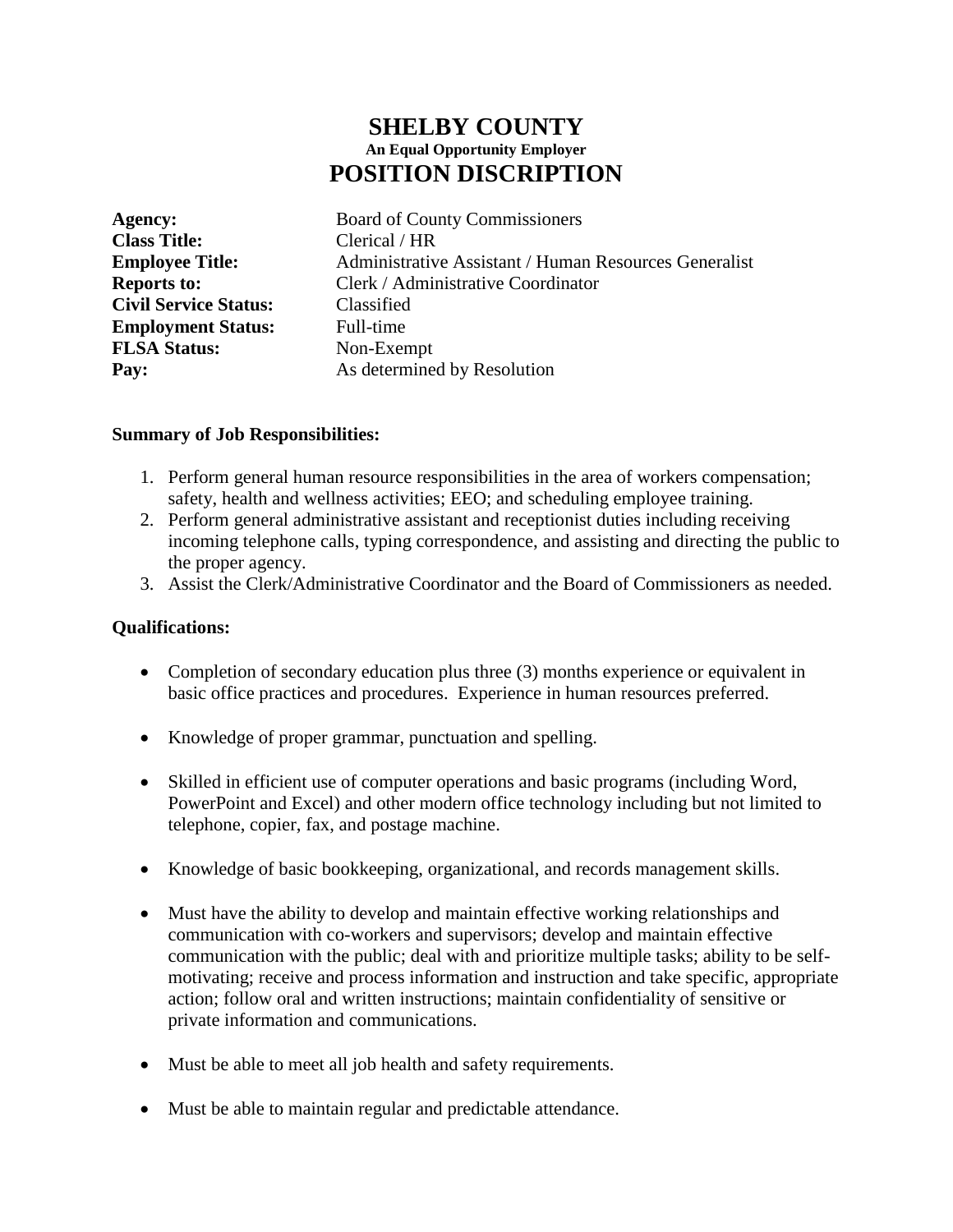### **Licensure or Certification Requirements:**

- Must possess a valid Driver's License.
- Must possess ability to obtain certification as a Notary Public within 1 year of hiring.

# **Physical/Hazardous Working Conditions:**

Incumbent is subject to drug or alcohol testing based upon reasonable suspicion of being under the influence of drugs or alcohol while on duty and must be able to pass that drug or alcohol testing.

Must be able to work with and around a variety of office equipment and may be exposed to chemicals commonly found in an office environment (i.e. computer toner, cleaning chemicals). Physical demands include frequently sitting, bending, stooping, stretching or standing. Frequently carry and lift up to ten (10) pounds; occasionally carry, lift or push up to twenty (20) pounds; rarely carry, lift or push up to fifty (50) pounds.

# **Essential Functions of the Position:**

# **HR Responsibilities**

The Human Resources Generalist coordinates implementation of services, policies, and programs through the Commissioners' office. The HR Generalist assists and advises other Department Heads about Human Resources in conjunction with the Auditor's Office, manages the day-to-day operations of various human resource functions including the administration of human resources policies, procedures and programs; employee training and development; workers compensation; safety and wellness programs, and EEO. Specific titles include Workers Compensation Coordinator, Safety/Loss Control Coordinator, Health Insurance Broker Liaison, Wellness Coordinator, and EEO Coordinator.

The Human Resources generalist is responsible for all or part of these areas:

- Workers Compensation claims management and liaison to BWC and MCO.
- Coordinate employee wellness program, plan wellness activities, communicate requirements to employees and attend annual meeting Wellness Coordinators meeting.
- Scheduling employee trainings (i.e. sexual harassment training, cyber training, etc.).
- Assist in the development of employee policy and procedures.
- Equal Employment Opportunity enforcement.
- Communication to county employees as needed.
- Organize county safety committee meetings and attend Safety Council meetings as required.